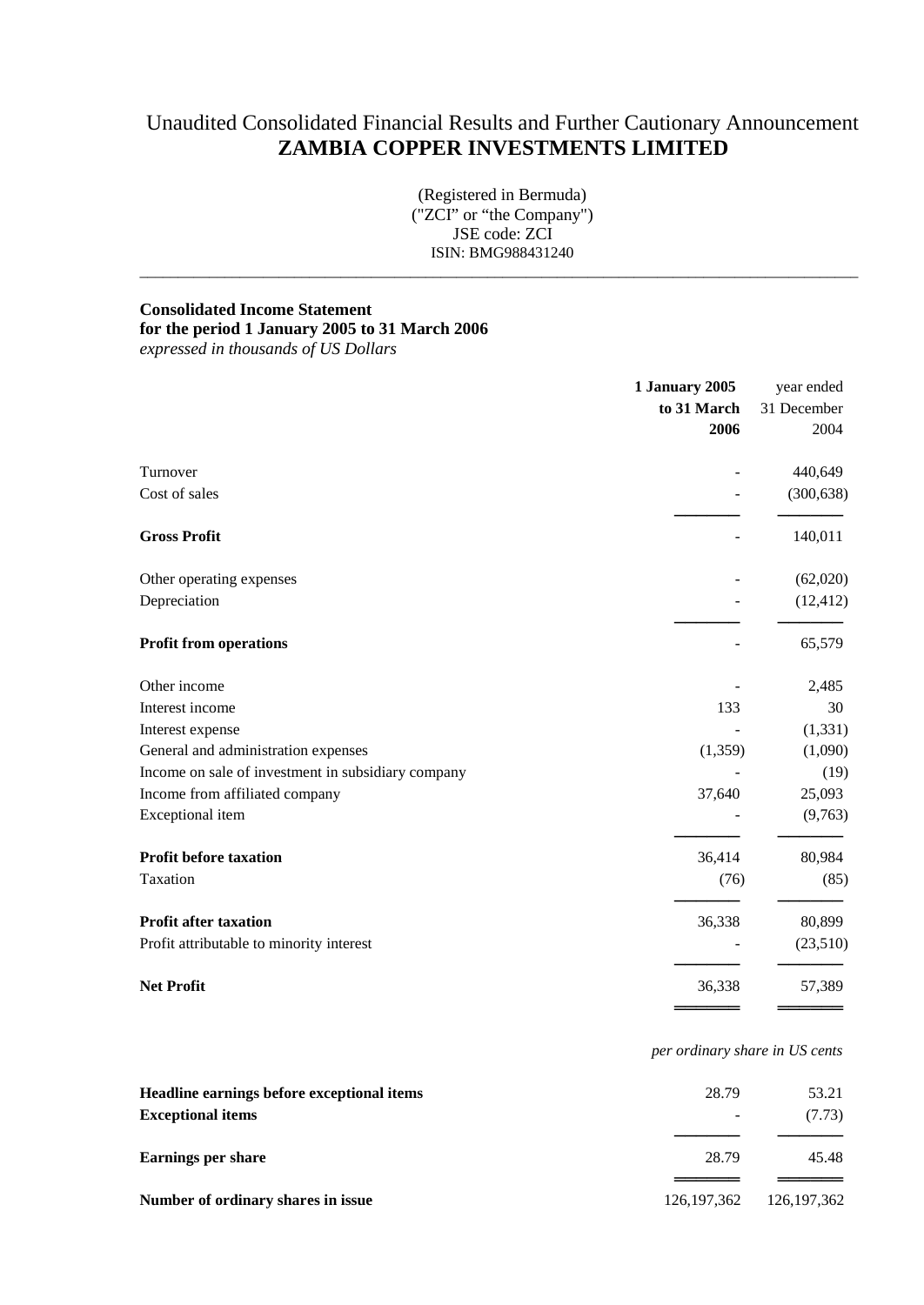### **Consolidated Balance Sheet**

**as at 31 March 2006**

*expressed in thousands of US Dollars*

|                                              | <b>1 January 2005</b> | year ended  |  |
|----------------------------------------------|-----------------------|-------------|--|
|                                              | to 31 March           | 31 December |  |
|                                              | 2006                  | 2004        |  |
| <b>Non-Current Assets</b>                    |                       |             |  |
| Long term accounts receivable                | 10,440                | 15,660      |  |
| Investment in associate                      | 84,502                | 61,282      |  |
| Available for sale investment                | 2,842                 |             |  |
|                                              | 97,784                | 76,942      |  |
| <b>Current assets</b>                        |                       |             |  |
| Accounts receivable                          | 5,296                 | 5,220       |  |
| Cash and short-term investments              | 4,066                 | 3,120       |  |
|                                              | 9,362                 | 8,340       |  |
| <b>Current liabilities</b>                   |                       |             |  |
| Accounts payable and accrued liabilities     | (260)                 | (356)       |  |
| Net current assets                           | 9,102                 | 7,984       |  |
| <b>Total assets less current liabilities</b> | 106,886               | 84,926      |  |
| Net assets                                   | 106,886               | 84,926      |  |
|                                              |                       |             |  |
| <b>Capital and reserves</b>                  |                       |             |  |
| Capital                                      | 334,547               | 508,807     |  |
| <b>Revaluation reserves</b>                  | 42                    |             |  |
| Hedging reserves                             | (14, 420)             |             |  |
| Accumulated deficit                          | (213, 283)            | (249, 621)  |  |
| Shareholders' equity                         | 106,886               | 84,926      |  |
|                                              |                       |             |  |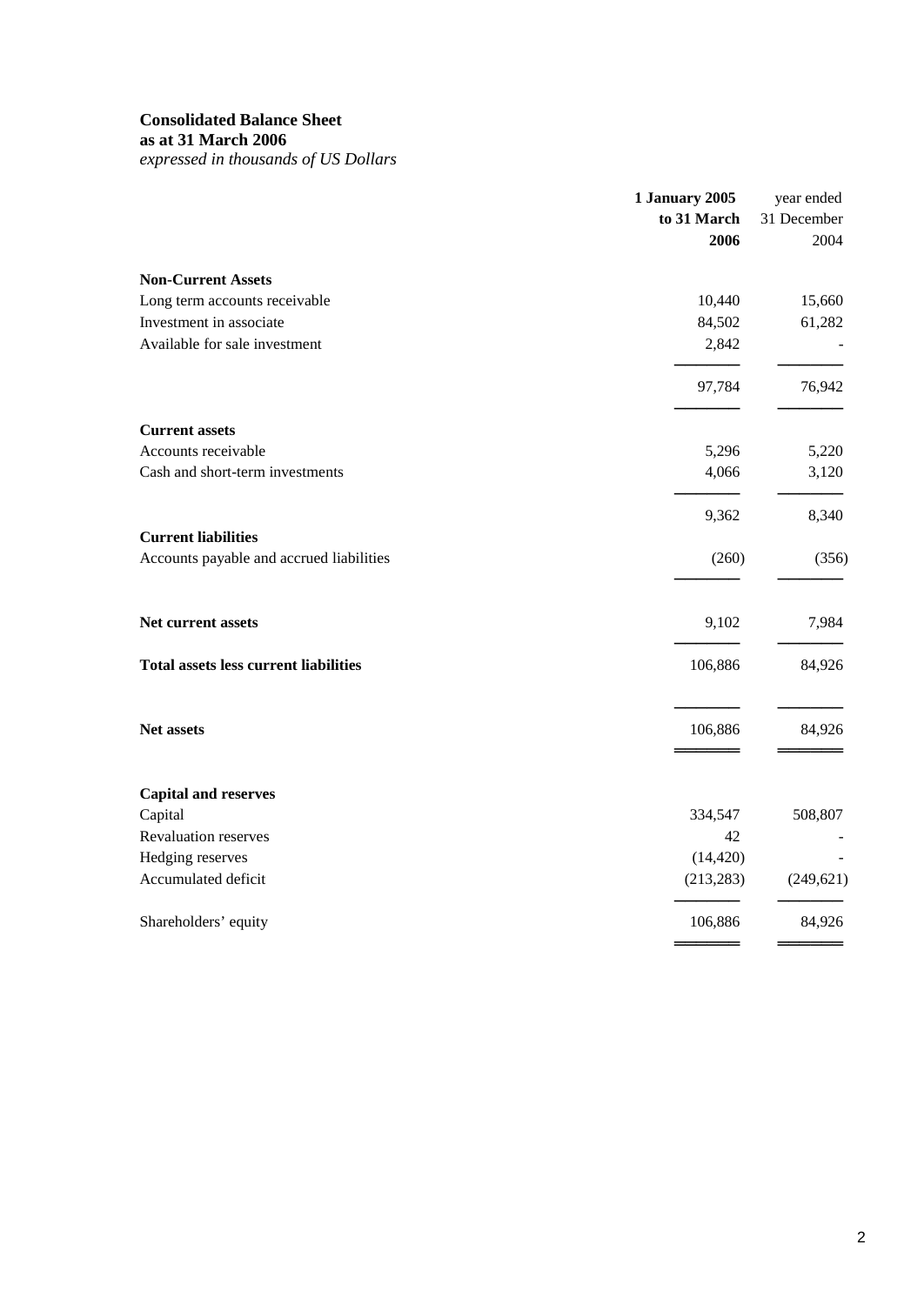#### **Consolidated statement of changes to equity**

#### **for the period 1 January 2005 to 31 March 2006**

*expressed in thousands of US Dollars*

|                                         | Share<br>capital | surplus   | Contributed Accumulated Revaluation Hedging<br>deficit |                          | reserve reserves | Total     |
|-----------------------------------------|------------------|-----------|--------------------------------------------------------|--------------------------|------------------|-----------|
| <b>Balance at 31 December 2003</b>      |                  |           |                                                        |                          |                  |           |
| as restated                             | 30,299           | 478,508   | (481,270)                                              | 1,220                    | (1,734)          | 27,023    |
| Reversal of net loss on cashflow hedges |                  |           |                                                        |                          |                  |           |
| transferred to income statement         |                  |           |                                                        |                          | 2,989            | 2,989     |
| Reversal of Minority interest on        |                  |           |                                                        |                          |                  |           |
| cash flow hedges                        |                  |           |                                                        |                          | (1,255)          | (1,255)   |
| Reversal of revaluation on              |                  |           |                                                        |                          |                  |           |
| Equity fund investment                  |                  |           |                                                        | (1,220)                  |                  | (1,220)   |
| Change in scope of consolidation        |                  | (174,260) | 174,260                                                |                          |                  |           |
| Profit for the year                     |                  |           | 57,389                                                 |                          |                  | 57,389    |
| <b>Balance at 31 December 2004</b>      | 30,299           | 304,248   | (249, 621)                                             |                          |                  | 84,926    |
| Revaluation on Equity fund investment   |                  |           |                                                        | 42                       |                  | 42        |
| Hedging reserve of associated company   |                  |           |                                                        | $\overline{\phantom{a}}$ | (14, 420)        | (14, 420) |
| Profit for the period                   |                  |           | 36,338                                                 |                          |                  | 36,338    |
| <b>Balance at 31 March 2006</b>         | 30,299           | 304.248   | (213, 283)                                             | 42                       | (14, 420)        | 106,886   |
|                                         |                  |           |                                                        |                          |                  |           |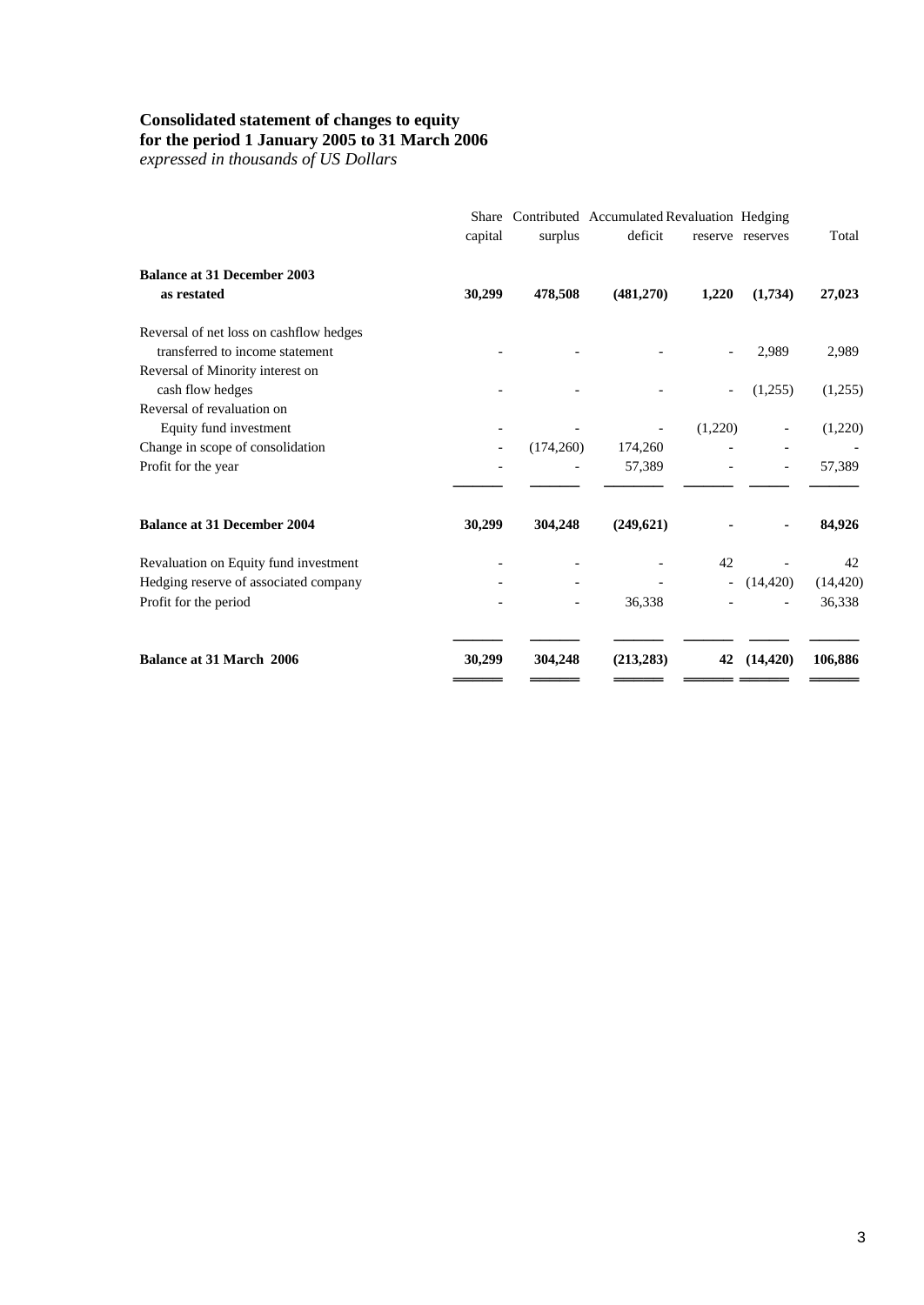# **Consolidated statement of cash flows**

#### **for the period 1 January 2005 to 31 March 2006**

*expressed in thousands of US Dollars*

|                                                            | 1 January 2005<br>to 31 March<br>2006 | year ended<br>31 December<br>2004 |
|------------------------------------------------------------|---------------------------------------|-----------------------------------|
| <b>Cash flow from operating activities</b>                 |                                       |                                   |
| Cash received from customers                               |                                       | 425,201                           |
| Cash paid to suppliers and employees                       | (1,480)                               | (325,967)                         |
| Cash (absorbed) / generated by operations                  | (1,480)                               | 99,234                            |
| Interest received                                          | 96                                    | 30                                |
| Interest paid                                              |                                       | (1,020)                           |
| Income tax paid                                            | (90)                                  | (121)                             |
| Net cash generated / (absorbed) by operating activities    | (1,474)                               | 98,123                            |
| <b>Cash flow from investing activities</b>                 |                                       |                                   |
| Purchase of available for sale investments                 | (2,800)                               |                                   |
| Proceeds from disposal of short term investment            |                                       | 981                               |
| Proceeds from partial disposal of investment in subsidiary | 5,220                                 | 2,320                             |
| Purchase of tangible fixed assets                          |                                       | (46,060)                          |
| Cash generated / (absorbed) by investing activities        | 2,420                                 | (42,759)                          |
| <b>Cash flow from financing activities</b>                 |                                       |                                   |
| Lease financing paid                                       |                                       | (3,526)                           |
| Cash absorbed by financing activities                      |                                       | (3,256)                           |
| Change in scope of consolidation                           |                                       | (26, 326)                         |
| Net increase in cash                                       | 946                                   | 25,512                            |
| Net cash / (debt) at the beginning of the period / year    | 3,120                                 | (22, 392)                         |
|                                                            |                                       |                                   |
| Net cash at the end of the period / year                   | 4,066                                 | 3,120                             |
| Cash deposits and cash at bank                             | 4,066                                 | 3,120                             |
| Net cash at the end of the period /year                    | 4,066                                 | 3,120                             |
|                                                            |                                       |                                   |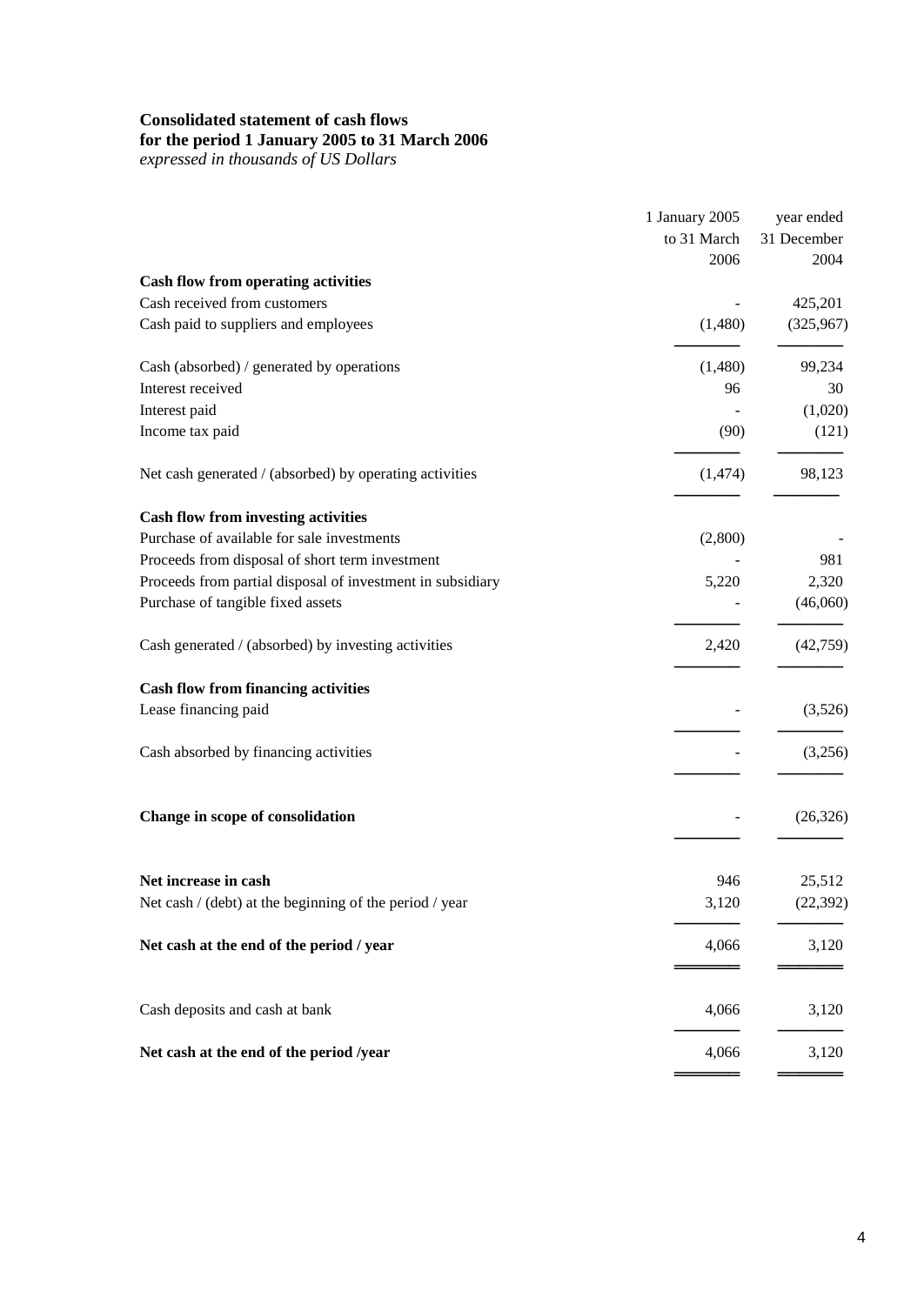#### **CHAIRMAN'S REPORT**

I am pleased to present the Company's unaudited annual financial statements for the fifteen months ended 31 March 2006. The Company's audit is nearing finalisation and will be completed shortly once the Company receives the signed audited financial statements of Konkola Copper Mines plc ("KCM"). It will be noted that these results reflect a satisfactory consolidated net profit figure of USD 36.3 million, which compares favourably to the USD 13,6 million published for the period ended 31 December 2005.

Shareholders will recall that, with effect from the date of the acquisition by Vedanta Resources plc ("Vedanta") of 51% of Konkola Copper Mines plc ("KCM"), on which date KCM's accounting status in ZCI's books changed from Subsidiary to Associated Company, the book cost of the Company's investment in KCM was USD36.2 million. This is the cost brought forward as at 1 January 2005 as the cost of ZCI's investment in its Associate. In the present financial statements, this cost has been increased by the Company's share in the income of KCM, of which ZCI's share amounts to USD 37.6 million. The Directors are of the opinion that the present results correctly reflect the Company's 28.4% share in the income of KCM.

The results indicate that while KCM and by extension, the Company, have benefited from the consistently high price of copper over the past 10 months, the Directors are of the view that disappointingly low production levels at KCM have resulted in KCM not having been able to maximise its profitability further by taking advantage of the currently favourable copper market.

The period commenced with the sad passing of the previous Chairman, Jean-Pierre Rozan. This unfortunate event necessitated certain changes to the Company's board and in January 2006, Michel Clerc, Chairman of AMZCI, the association of minority shareholders in France, was elected to the Board. In February 2006, I was elected to assume the position of Chairman of the Company.

The most significant issue that has occupied the attention of the Board as well as those of our shareholders over the past ten months and beyond, is the continuing negotiation with Vedanta resulting from the exercise by Vedanta of its call option in terms of the Vedanta Call Option Deed ("the Deed") over the remaining 28.4% of KCM shares held by ZCI through its wholly owned subsidiary, ZCI Holdings S.A. In August 2005, Vedanta gave notice that it intended to exercise its call option and since that date, the Board of ZCI has attempted to finalise the terms of reference to be submitted to the Independent Bank ("the Bank") for the purposes of settling the letter of engagement and enabling the Bank to progress with the valuation.

The Board is extremely conscious of the fact that this process could be the most significant event in the history of the Company and is making every effort to ensure that the interests of the Company and its shareholders are protected. It is evident from the length of the negotiations to date, that the ultimate outcome of the call option process is substantial for both parties and your Board is mindful of the fact that continued vigilance will be necessary to ensure that the Company's rights and interests are not undermined. The Directors believe that the appointment of the Bank is likely to be finalised shortly and that the remaining few issues remain to be resolved between Vedanta and the Bank directly, after which further announcements will be made. At that stage, shareholders will be advised of the approximate timing of the valuation and the expected duration of the entire process to its ultimate conclusion.

Shareholders are reminded that in the event that Vedanta is unwilling to pay the option exercise price as determined by the Bank, it shall not be required to proceed with the associated purchase of ZCI's KCM